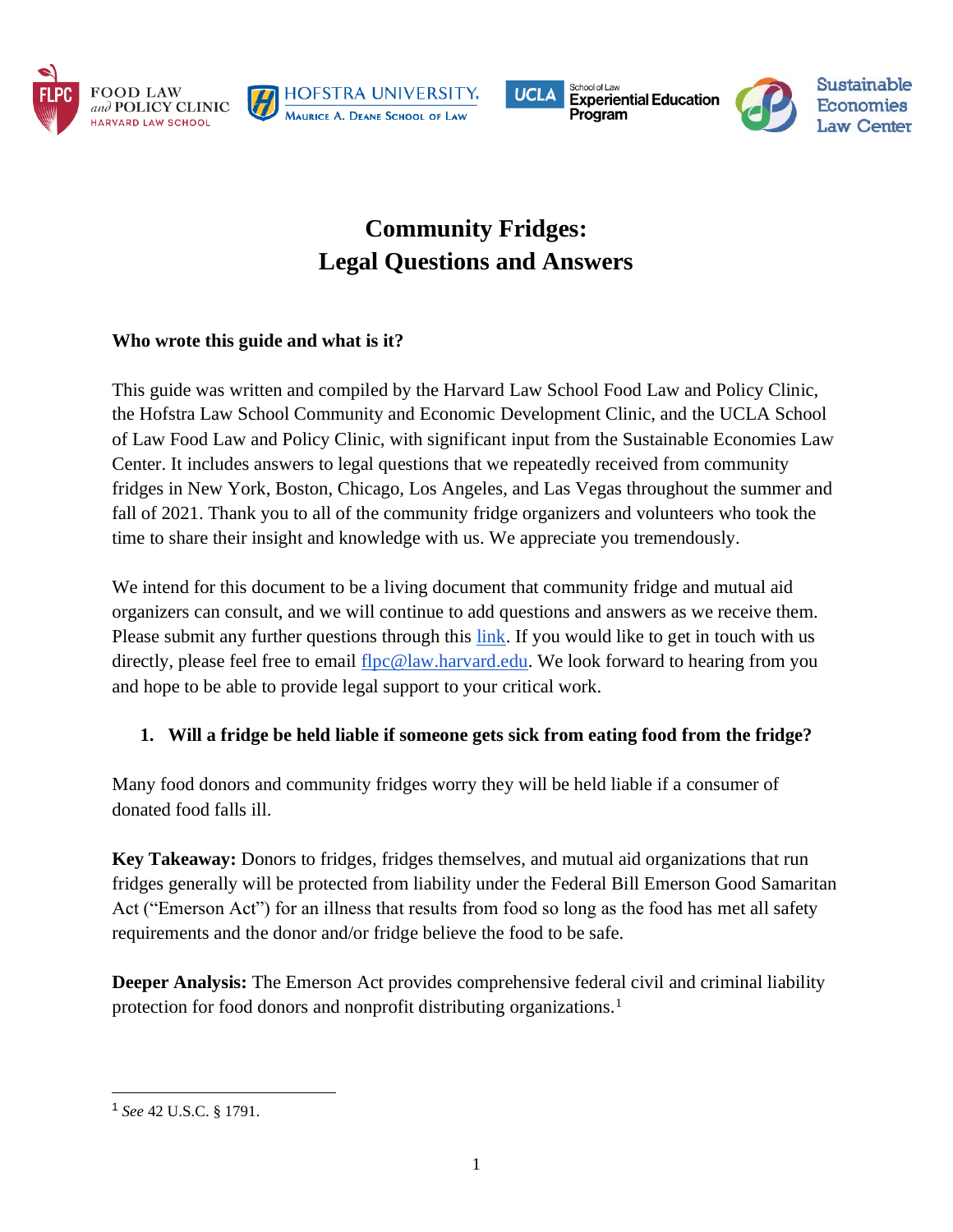









#### Who is covered?

The Emerson Act covers individual people, businesses, nonprofit organizations, government entities, and the officers of businesses and nonprofit organizations.<sup>2</sup> It also covers gleaners individuals that harvest donated agricultural crops to give to the needy or to a nonprofit organization that distributes to the needy.<sup>3</sup>

The Emerson Act defines a nonprofit as either an incorporated or unincorporated entity that: 1) operates "for religious, charitable, or educational purposes"; and 2) "does not provide net earnings to, or operate in any other manner for the benefit of any officer, employee, or shareholder."<sup>4</sup> Given this expansive definition, most mutual aid organizations and community fridges will likely be considered a "nonprofit organization" under the Act, so long as they do not operate for profit and regardless of whether they are incorporated formally or whether they are exempt from federal taxes under 501(c)(3).

Food donors are protected when they donate to nonprofit organizations and nonprofit organizations are protected when they distribute the food to needy individuals, but direct donations from food businesses or individuals directly to other individuals are not protected. Protection also will not apply unless the donations are given for free.<sup>5</sup>

#### What kinds of food are covered?

In order to receive the protections of the Emerson Act, donors must donate "qualifying" types of food.<sup>6</sup> Qualifying products are "apparently wholesome foods" or "apparently fit grocery products" and meet "all quality and labeling standards imposed by Federal, State, and local laws and regulations," even if they are not "readily marketable due to appearance, age, freshness, grade, size, surplus, or other conditions."<sup>7</sup>

Food donations must be made in good faith, and protection will not apply if the food donor or nonprofit organization acts with gross negligence or intentional misconduct.<sup>8</sup> Gross negligence means the donor took actions they knew were "*likely to be* harmful to the health or well-being of

 $2$  42 U.S.C. § 1791(c).

<sup>3</sup> 42 U.S.C. § 1791(c)(1); 42 U.S.C. §1791(b)(5).

 $4$  42 U.S.C. §1791(b)(9).

<sup>5</sup> 42 U.S.C. § 1791(c). However, if one nonprofit donates food to another nonprofit for distribution, the Act allows the first nonprofit to charge the distributing nonprofit a nominal fee to cover handling and processing costs.  $6$  42 U.S.C. § 1791(c)(1)-(2).

 $742$  U.S.C. § 1791(c)(1)-(2); 42 U.S.C.§ 1791(b)(5).

 $842$  U.S.C. § 1791(c)(3).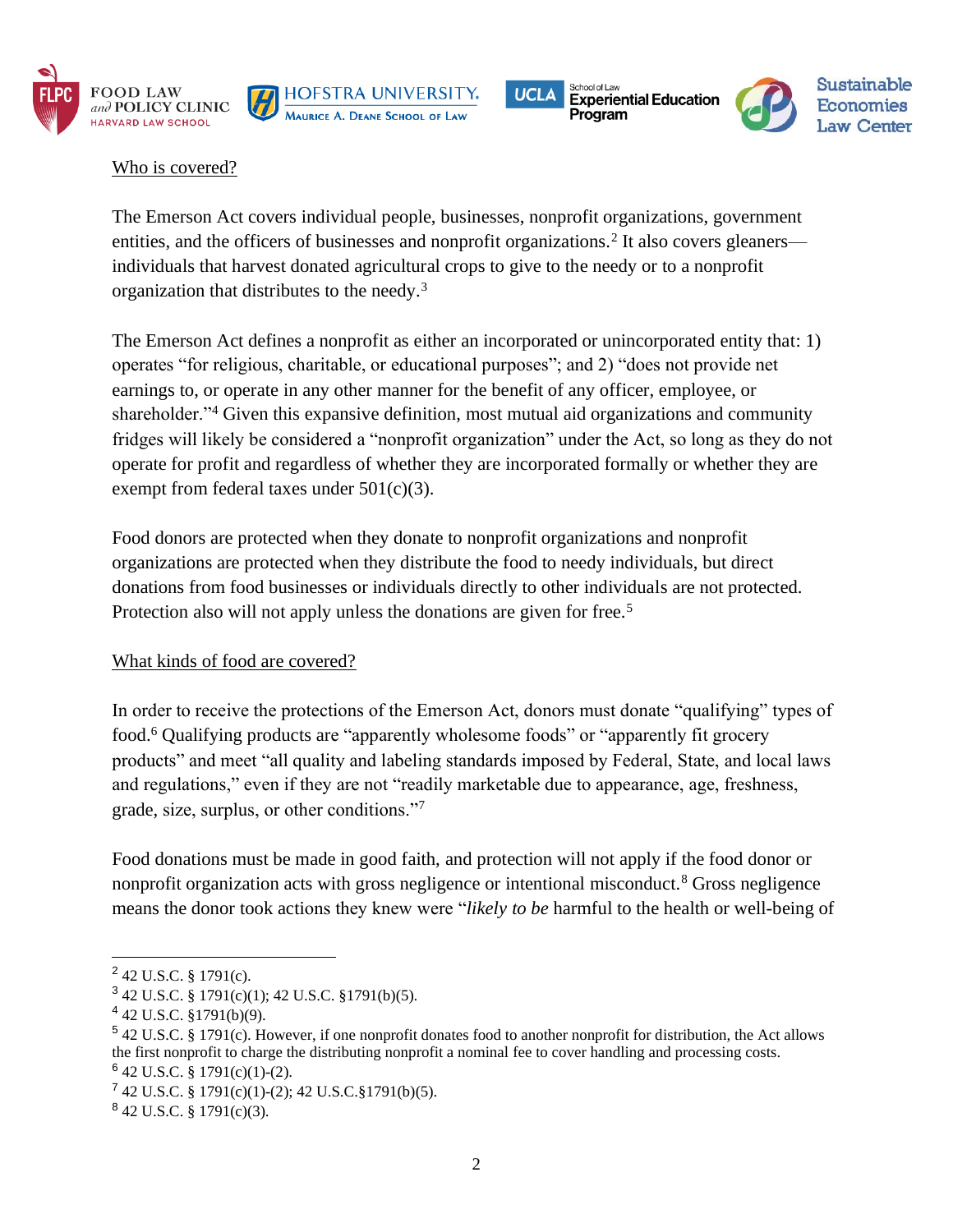







another person,"<sup>9</sup> and intentional misconduct means the donor knows the conduct "*is* harmful to the health or well-being of another person."<sup>10</sup>

It should be noted that even if a donation is not covered by the Emerson Act, it is not illegal to donate or accept that donation. It only means that the parties to the donation will not be afforded federal liability protections if someone were to pursue a legal action against them. Furthermore, state laws may provide additional liability protections.

# **2. Are there any liability protections for accidents unrelated to food safety, such as if someone were to slip and fall by the fridge?**

The liability protections under the Emerson Act (as described above) cover illness related to the food itself. Some fridges also worry that the mutual aid organization or its volunteers will be held liable for other harms unrelated to food safety. For instance, some organizers have asked if they can be sued by someone who slips and falls by the fridge.

**Key Takeaways:** While the likelihood of these claims being upheld seems to be low, the answer to whether the organizers of the fridge can be held personally liable depends on what state your fridge operates in, whether your group is formally incorporated, and the specific facts of the incident. In addition, a lot will depend on the host site of the fridge, which might be more likely to be the target of such a lawsuit.

**Deeper Analysis:** The liability protections afforded to individuals operating your fridge will depend on whether the fridge is legally incorporated or not. Put simply, "incorporated" means that your fridge group has formed a corporation in a state and is considered a legal entity separate from its owners by that state. There are many different types of corporate entities, but most mutual aid groups that are incorporated are incorporated as nonprofit corporations, though a few have chosen to incorporate as limited liability companies ("LLCs"), cooperative corporations, or other entities. That being said, many fridges are unincorporated, meaning that they are not recognized as formal legal corporations in their state.

#### Unincorporated Fridges

In the majority of states, if your fridge or mutual aid group is *not* incorporated, there is no legal entity to sue.<sup>11</sup> As a result, it is possible that organizers of your fridge can be held personally

 $9$  42 U.S.C. § 1791(b)(7).

 $10$  42 U.S.C. § 1791(b)(8).

<sup>11</sup> Michael Haber, *Legal Issues in Mutual Aid Operations: A Preliminary Guide* 4, 7 (Hofstra Univ. Legal Studies Research Paper Series, Paper No. 2020-06, 2020), [https://papers.ssrn.com/sol3/papers.cfm?abstract\\_id=3622736.](https://papers.ssrn.com/sol3/papers.cfm?abstract_id=3622736)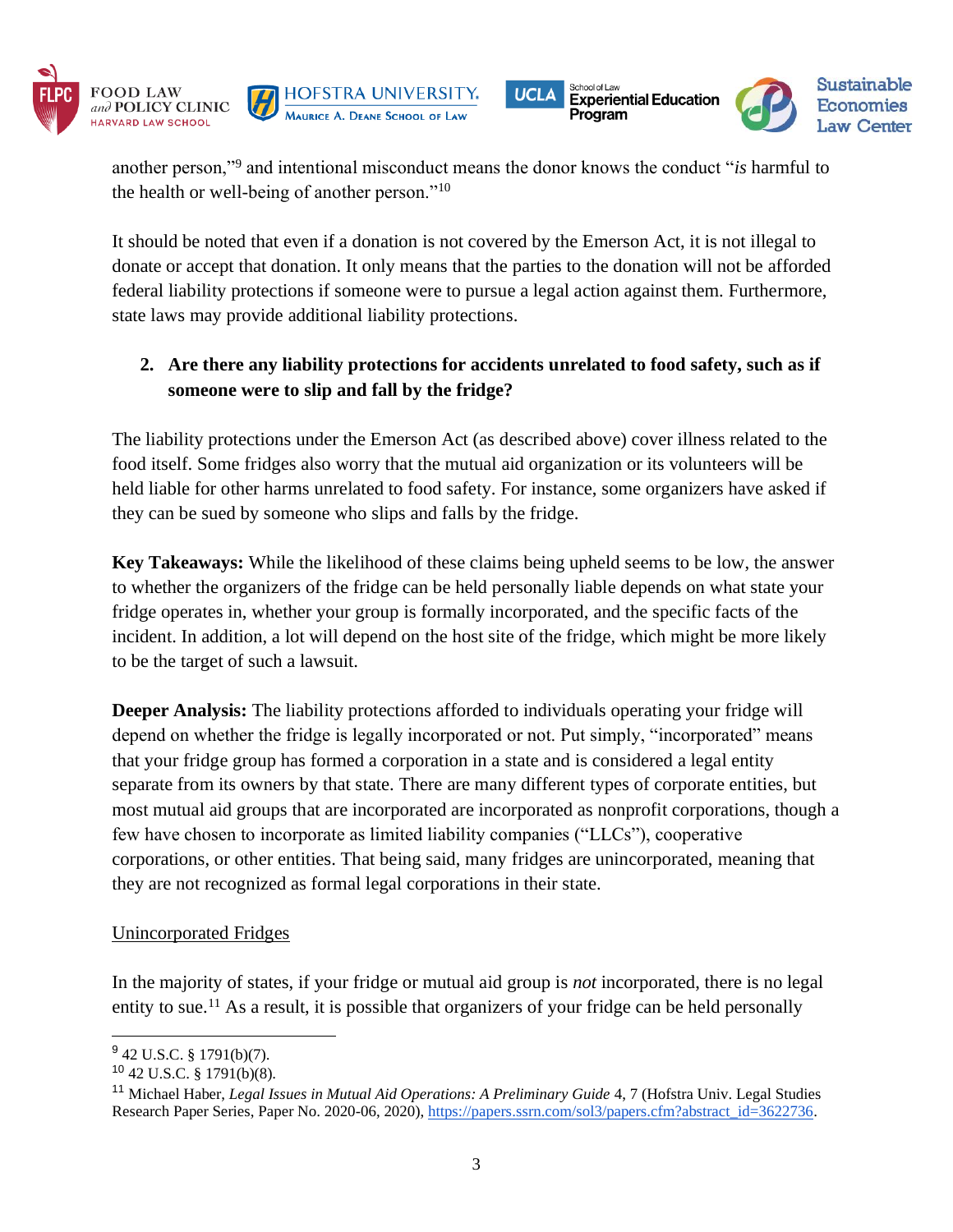







**Sustainable Economies Law Center** 

liable for the conduct of the group. The federal Volunteer Protection Act, which provides protection to volunteers of a nonprofit organization for harm they cause, likely does not apply to volunteers of unincorporated entities.<sup>12</sup> Therefore, someone could bring a claim against an individual fridge organizer or another person closely associated with your fridge.

In these states, the liability of individual members of an unincorporated organization will be governed by agency law, so to hold an individual liable, a court will need to find that a member of the fridge's group directed or authorized the act resulting in the harm or some causal link between a member's conduct and the harm.<sup>13</sup> In assessing whether such a causal link exists, state courts have differed on how connected to a claim a person must be, but have generally required a proximate connection beyond just membership in the group.<sup>14</sup> For example, an organizer who mainly deals with collecting food donations is not likely to be held liable for a dangerous electrical wire sticking out of the fridge and electrocuting someone, while an organizer in charge of fridge maintenance is more likely to be held liable for it.

However, some states offer greater protection for individuals participating in unincorporated groups. Eighteen states – Louisiana, North Carolina, Hawaii, Wisconsin, Delaware, Arkansas, West Virginia, Texas, Alabama, Illinois, Colorado, Wyoming, Idaho, South Carolina, Kentucky, Pennsylvania, Iowa, Nevada, as well as Washington D.C. – have passed either the 1996 Uniform Unincorporated Nonprofit Association Act or its 2014 revision,<sup>15</sup> which provide protection for organizers of unincorporated organizations by allowing unincorporated associations to sue and be sued like an entity. In these states, members of an unincorporated organization have the same protections against personal liability that members of an incorporated entity have.<sup>16</sup> Thus, except in extremely narrow circumstances, fridge organizers in these states cannot be held personally liable in the event that someone brings a claim against the fridge.

<sup>15</sup> *See Unincorporated Nonprofit Association Act (1992)*, UNIFORM LAW COMM'N, [https://www.uniformlaws.org/committees/community-home?CommunityKey=cbc066de-ba1d-4eb1-a6e2-](https://www.uniformlaws.org/committees/community-home?CommunityKey=cbc066de-ba1d-4eb1-a6e2-9b6f45be9a98) [9b6f45be9a98](https://www.uniformlaws.org/committees/community-home?CommunityKey=cbc066de-ba1d-4eb1-a6e2-9b6f45be9a98) (last visited Nov. 16, 2021); *Unincorporated Nonprofit Association Act (2008),* UNIFORM LAW COMM'N, [https://www.uniformlaws.org/committees/community-home?communitykey=40227d3a-8b5d-47c2-8cd0](https://www.uniformlaws.org/committees/community-home?communitykey=40227d3a-8b5d-47c2-8cd0-b0ec12da97f9&tab=groupdetails) [b0ec12da97f9&tab=groupdetails](https://www.uniformlaws.org/committees/community-home?communitykey=40227d3a-8b5d-47c2-8cd0-b0ec12da97f9&tab=groupdetails) (last visited Nov. 16, 2021).

<sup>12</sup> *See* Michael Haber, *Covid-19 Mutual Aid, Anti-Authoritarian Activism, and the Law*, 67 LOYOLA L. REV. 61, 97 (2021) (describing why a court is not likely to find that the Act applies to unincorporated entities).

<sup>13</sup> Michael Haber, *Covid-19 Mutual Aid, Anti-Authoritarian Activism, and the Law*, 67 LOYOLA L. REV. 61, 95 (2021).

<sup>14</sup> Michael Haber, *Covid-19 Mutual Aid, Anti-Authoritarian Activism, and the Law*, 67 LOYOLA L. REV. 61, 96 (2021).

<sup>16</sup> Michael Haber, *Covid-19 Mutual Aid, Anti-Authoritarian Activism, and the Law*, 67 LOYOLA L. REV. 61, 94 (2021).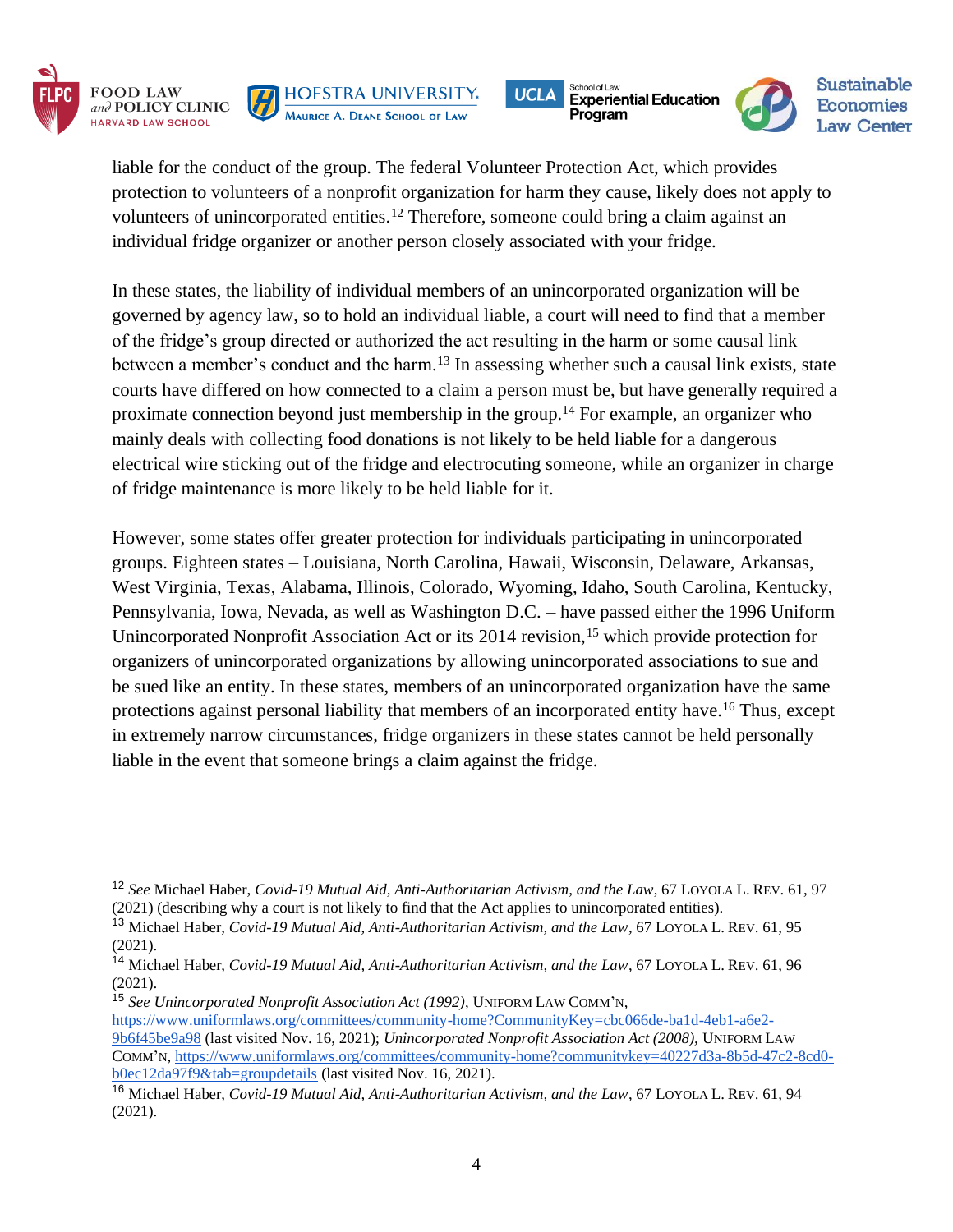









#### Incorporated Fridges

If your fridge or mutual aid group *is* incorporated, then there is a legal entity to sue, and someone can bring a claim against the organization itself.<sup>17</sup> Except in very unusual circumstances, organizers of the fridge will not be held personally liable if someone brings a claim against your fridge.

Furthermore, the Volunteer Protection Act provides protection from negligence claims to volunteers of an incorporated nonprofit as long as the group has not engaged in certain hate crimes and is either (a) exempt from taxation as a  $501(c)(3)$  organization or (b) "organized and conducted for public benefit" and also operated "primarily for charitable, civic, educational, religious, welfare, or health purposes."<sup>18</sup> This language limits the benefits of the Volunteer Protection Act to certain incorporated groups: non-profit corporations that have  $501(c)(3)$  status and non-profit corporations that have not obtained  $501(c)(3)$  status but that look quite a bit like  $501(c)(3)$  public benefit organizations in how they are organized and operated.<sup>19</sup> In addition, for the protection to apply, the harm must not have been caused by "willful or criminal misconduct, gross negligence, reckless misconduct, or a conscious, flagrant indifference to the rights or safety of the person harmed by the volunteer."<sup>20</sup>

As discussed below, avoiding personal liability may be one reason why a community fridge or mutual aid group considers becoming an incorporated entity.

#### Mitigating Risk

Regardless of your incorporation status, your fridge can mitigate your risk of liability by:<sup>21</sup>

- Developing, distributing, and publishing written safety policies
	- In addition to keeping volunteers and fridge users safe, creating a policy can provide some protection for fridge organizers against claims of negligence

<sup>17</sup> Michael Haber, *Legal Issues in Mutual Aid Operations: A Preliminary Guide* 7 (Hofstra Univ. Legal Studies Research Paper Series, Paper No. 2020-06, 2020), [https://papers.ssrn.com/sol3/papers.cfm?abstract\\_id=3622736.](https://papers.ssrn.com/sol3/papers.cfm?abstract_id=3622736) <sup>18</sup> 42 U.S.C. 14503 § 4(a); 42 U.S.C. 14505.

<sup>19</sup> *See* 26 C.F.R. § 1.501(c)(3)-1 (describing the "organizational" and "operational" tests for 501(c)(3) status). The Volunteer Protection Act might be interpreted more broadly by a court than merely applying to 501(c)(3)-eligible groups, as the term "civic" seems to indicate that the statute was intended to apply at least slightly more broadly. Still, groups that do not have  $501(c)(3)$  tax exemption that are considering incorporation in order to receive the benefits of the Volunteer Protection Act should be careful to consider these requirements, which largely mirror the requirements to obtain 501(c)(3) status as a public charity.

 $20$  42 U.S.C. 14503 § 4(a)(3).

<sup>21</sup> *See Mutual Aid Legal Toolkit*, SUSTAINABLE LAW ECONOMIES CENTER, [https://www.theselc.org/mutual\\_aid\\_toolkit#h\\_6118206432711598469694450](https://www.theselc.org/mutual_aid_toolkit#h_6118206432711598469694450) (last visited Oct 8, 2021).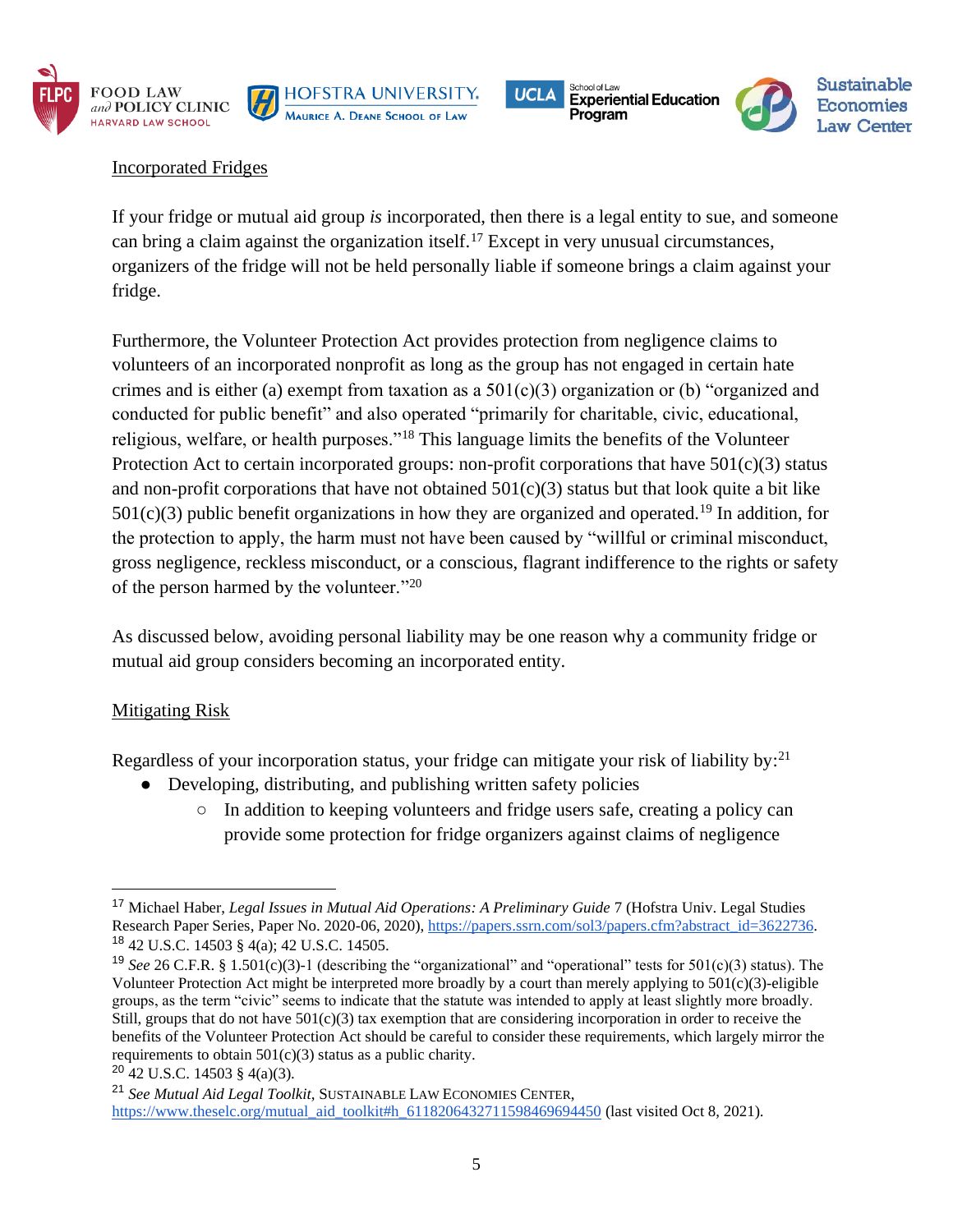







- Establishing a grievance policy and dispute resolution system so that individuals can file complaints directly with your fridge and mediate the issue between the parties
- Purchasing general liability insurance,  $^{22}$  a type of insurance policy that helps protect small businesses from claims that happen as a result of normal operations

## **3. Can food donors claim federal tax incentives for food donated to fridges?**

In order to encourage more donations, a fridge may want to be able to inform prospective donors that their monetary or in-kind donations are tax-deductible.

**Key Takeaways:** Donations to fridges that are not registered as or fiscally-sponsored by a  $501(c)(3)$  nonprofit will not be tax-deductible, whereas donations to fridges that are registered as a  $501(c)(3)$  nonprofit will be tax deductible. In particular, donations of food are allowed to be claimed using an enhanced deduction that is larger than the tax deduction allowed for other inkind donations, so long as the donations are made to a  $501(c)(3)$  nonprofit. Some states offer further tax incentives designed to support donations of food by businesses and farmers in that state.

**Deeper analysis:** In an attempt to incentivize charitable donations, the federal tax code contains provisions to encourage contributions to nonprofit organizations. Monetary and in-kind (nonmonetary) donations to a  $501(c)(3)$  tax-exempt organization are tax-deductible. Donations of food, in particular, are also eligible for an enhanced deduction. An enhanced deduction allows donors to claim the lesser of 1) two times the cost to acquire the raw food products (the "basis" value) or 2) the basis value plus one-half the profit margin (defined as the fair market value of the food minus basis value.)<sup>23</sup> This is better than the normal tax deduction for other in-kind donations, which is usually just the simple basis value. Fridge donors cannot take advantage of federal charitable contribution tax deductions unless the receiving fridge is registered with the Internal Revenue Service (IRS) as a  $501(c)(3)$  nonprofit or is fiscally sponsored by a  $501(c)(3)$ nonprofit.<sup>24</sup> As discussed in later questions, this is one reason why a group might consider becoming a registered  $501(c)(3)$  organization or being fiscally sponsored by one.

In addition to federal tax deductions, some states offer tax incentives to support businesses that do not benefit in a meaningful way from the federal tax incentive, like farmers and other

<sup>22</sup> For more on general liability insurance, see *Bite Sized Legal Guide: Comprehensive Liability Insurance*, Sustainable Law Economies Center,

[https://docs.google.com/document/d/1sLflmcqjzouZnA94ShhGnIVCsdU5xCvGYV6ZR7xz6hQ/edit?usp=sharing.](https://docs.google.com/document/d/1sLflmcqjzouZnA94ShhGnIVCsdU5xCvGYV6ZR7xz6hQ/edit?usp=sharing) <sup>23</sup> *See* 26 U.S.C. § 170(e)(3).

<sup>24</sup> *See* 26 U.S.C. § 170(c).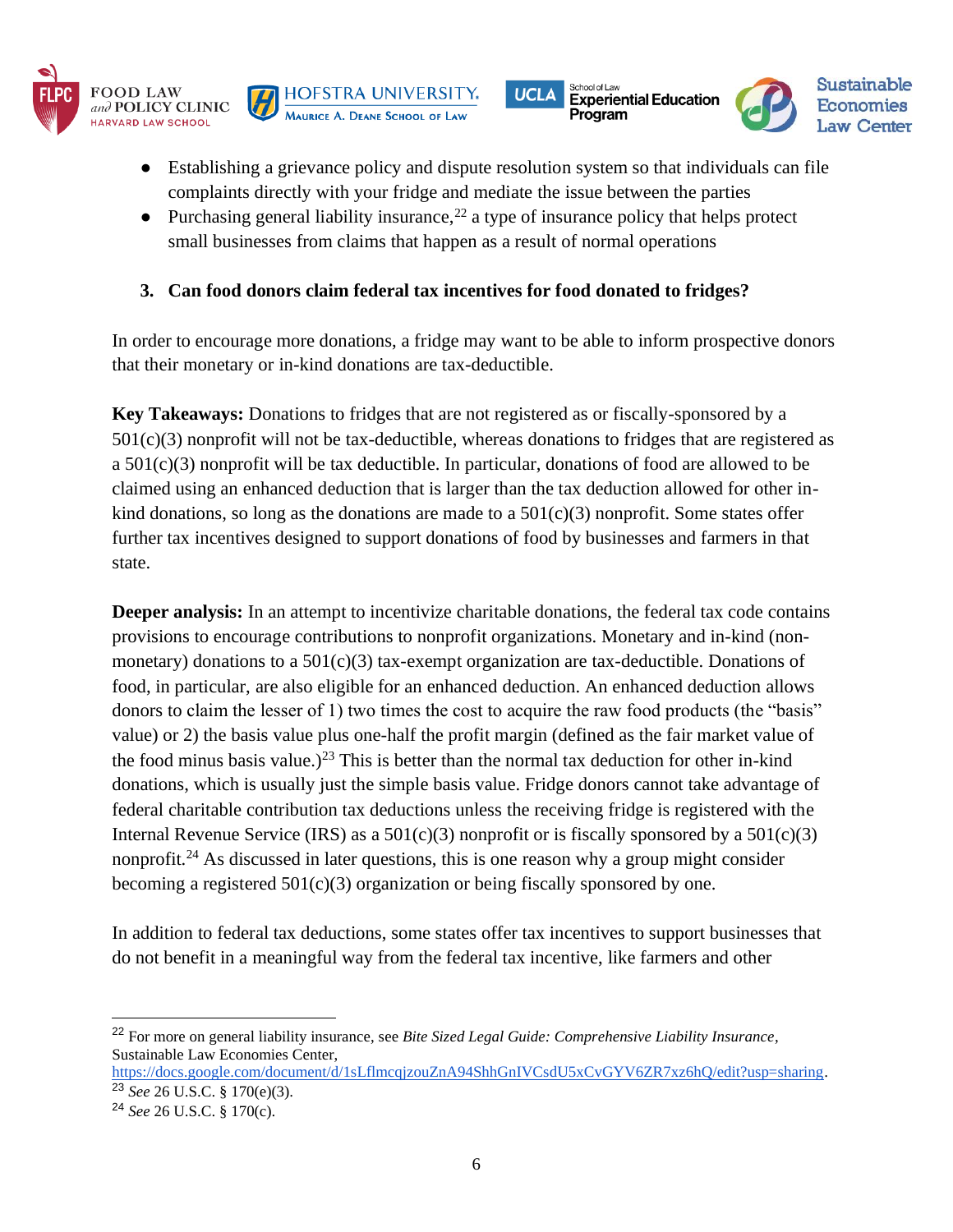







businesses with low profit margins.<sup>25</sup> These state benefits are more tailored to the unique circumstances of businesses in their state and are often easier to understand and take advantage of than the incentives available at the federal level.<sup>26</sup> To see a current map of all the states that offer state-level food donation tax incentives, visit the *[ReFED Policy Finder](https://policyfinder.refed.org/)* and click on "Recovery Policy" and then "Tax Incentives" on the right side of the page. Below is a brief overview of some of these state tax incentives:

- New York:
	- New York offers a tax credit to any "eligible farmer" who donates "apparently wholesome food" grown or produced within New York State to a food pantry, food bank, or other emergency food program operating within New York State that has a federal tax exemption. This credit provides a benefit of 25% of the fair market value of the food donated, up to  $$5,000$  per year.<sup>27</sup>
- California:
	- California offers a tax credit to any "taxpayer responsible for planting, managing, and harvesting crops," who donates fresh produce to food banks located in the state. This credit provides a benefit of 15% of the qualified value, which is equal to the wholesale market price. $28$
	- California offers another tax credit to any "taxpayer engaged in the business of processing, distributing, or selling agricultural products," who donates agricultural crops to nonprofits. This credit provides a benefit of 50% of transportation costs.<sup>29</sup>
- Virginia:
	- Virginia offers a tax credit to "any person engaged in the business of farming" who donates crops of grains, fruits, nuts, or vegetables to a nonprofit food bank engaged in providing food to the "needy." This credit provides a benefit of 30% of the fair market value, up to \$5,000 annually.<sup>30</sup>

<sup>25</sup> *See* California Food Waste Policy: Tax Incentives, REFED[, https://policyfinder.refed.org/california/](https://policyfinder.refed.org/california/) (last visited Dec. 5, 2021).

<sup>26</sup> *See* California Food Waste Policy: Tax Incentives, REFED[, https://policyfinder.refed.org/california/](https://policyfinder.refed.org/california/) (last visited Dec. 5, 2021).

<sup>27</sup> New York Tax Law § 606(n-2)(3); *See* Margaret Brown, *NY Farm to Food Bank Tax Credit Aims to Help Those in Need*, NAT'L RESOURCES DEF. COUNCIL (Apr. 18, 2019), [https://www.nrdc.org/experts/margaret-brown/ny-farm](https://www.nrdc.org/experts/margaret-brown/ny-farm-food-bank-tax-credit-aims-help-those-need)[food-bank-tax-credit-aims-help-those-need.](https://www.nrdc.org/experts/margaret-brown/ny-farm-food-bank-tax-credit-aims-help-those-need)

<sup>28</sup> Cal. Rev. & Tax. Code § 17053.88.5; *See* California Food Waste Policy: Tax Incentives, REFED, <https://policyfinder.refed.org/california/> (last visited Dec. 5, 2021).

<sup>29</sup> Cal. Rev. & Tax Code § 17053.12; *See* California Food Waste Policy: Tax Incentives, REFED, <https://policyfinder.refed.org/california/> (last visited Dec. 5, 2021).

<sup>30</sup> VA Code Ann. § 58.1-439.12:12.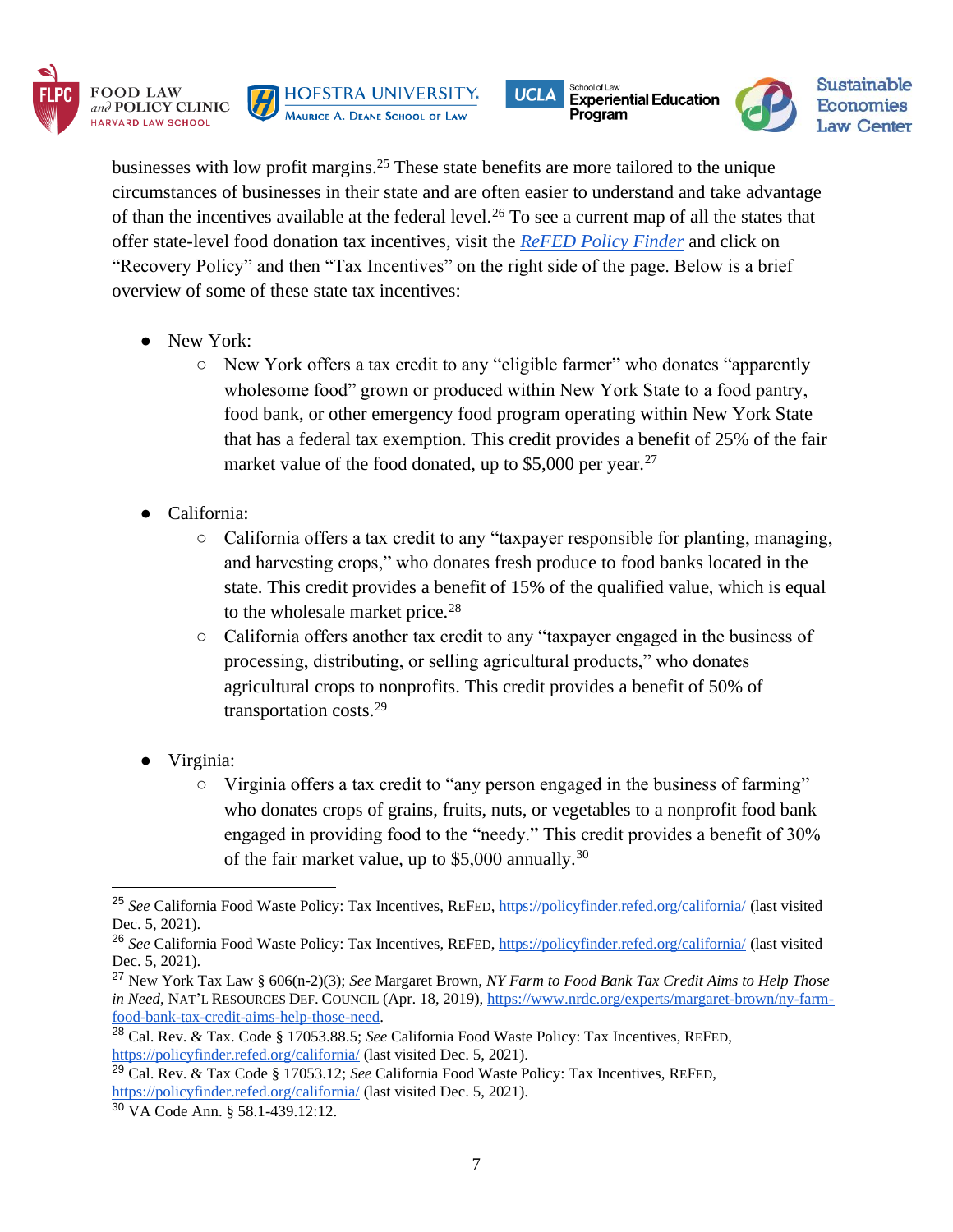



**HOFSTRA UNIVERSITY.** 

MAURICE A. DEANE SCHOOL OF LAW

Nonprofit entities and other groups are eligible to apply for a number of exemptions from the federal corporate income tax, including exemptions under  $501(c)(3)$  and  $501(c)(4)$  as well as roughly 30 other, less common exemptions. Under the federal tax code, both incorporated and unincorporated nonprofit organizations that meet all of the criteria to receive  $501(c)(3)$  tax exemption are considered to be tax-exempt without formally applying for exemption if their annual gross receipts are "not normally" more than \$5,000.<sup>31</sup> Therefore, if your fridge seems likely to have, on average, a gross annual income of less than \$5,000, it will already be considered tax-exempt as long as it is in compliance with other  $501(c)(3)$  requirements, and submitting the required forms to register as a  $501(c)(3)$  will not provide it with any additional tax exemptions. If your fridge has a gross annual income of \$5,000 or more, you will need to register with the IRS as a  $501(c)(3)$  organization in order to receive the tax-exempt benefit. An organization that is exempt from the federal corporate income tax also is typically able to apply for exemption from similar state and local taxes.

School of Law

Program

**Experiential Education** 

**UCLA** 

**Sustainable** 

**Economies** 

Even if your fridge group does qualify for this "self-declared"  $501(c)(3)$  status, you may be required to obtain an Employer Identification Number and submit annual informational filings (likely on the very simple Form 990-n) to the IRS.

# **5. What restrictions exist for 501(c)(3) organizations who want to participate in political campaigns or in lobbying activity?**

**Key Takeaway:** The Internal Revenue Code forbids organizations that are registered as a  $501(c)(3)$  from engaging in political campaigning. It places limits on the amount of legislative advocacy a  $501(c)(3)$  can engage in. There are no limits on time spent engaging in activism that is not legislative advocacy, such as engaging in advocacy over matters before agencies or administrative bodies.

**Deeper Analysis:** Under the Code, all 501(c)(3) organizations are "absolutely prohibited from directly or indirectly participating in, or intervening in, any political campaign on behalf of (or in opposition to) any candidate for elective public office. Contributions to political campaign funds or public statements of position (verbal or written) made on behalf of the organization in favor of or in opposition to any candidate for public office clearly violate the prohibition against political

 $31\,26$  U.S.C. § 508(c)(1). More specifically, "not normally" more than \$5,000 means: (a) during the group's first tax year, it received gross receipts of \$7,500 or less; (b) during its first two tax years, it received a total of \$12,000 or less; and (c) if it is in existence for three or more years, it received \$15,000 or less in gross receipts over the immediately preceding two years plus the current year. 26 C.F.R. § 1.508-1(a)(3)(ii).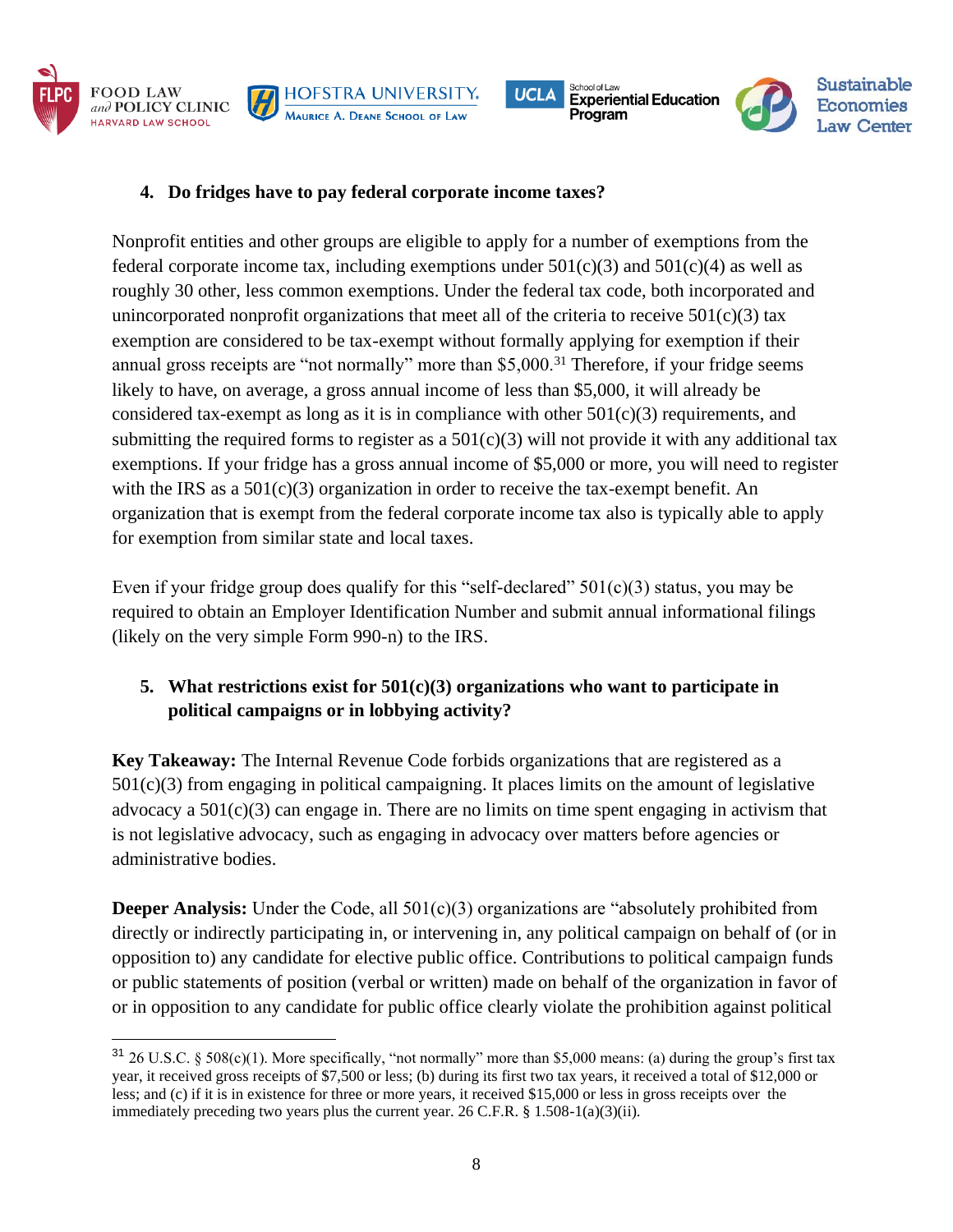









campaign activity."<sup>32</sup> Thus, a fridge that registers as a  $501(c)(3)$  would be forbidden from engaging in any conduct that seeks to support or oppose a candidate for public office.

On the other hand,  $501(c)(3)$  organizations may engage in legislative or issue advocacy, so long as they do so in a limited capacity.  $501(c)(3)$  organizations may take positions on public policy issues, including issues that divide candidates in an election for public office. However, an organization cannot qualify for  $501(c)(3)$  status if a "substantial" portion of its work seeks to influence legislation.<sup>33</sup> "Legislation includes actions by Congress, any state legislature, any local council, or similar governing body, with respect to acts, bills, resolutions, or similar items (such as legislative confirmation of appointive office) or by the public in referendum, ballot initiative, constitutional amendment, or similar procedure. It does not include actions by executive, judicial, or administrative bodies."<sup>34</sup> This means  $501(c)(3)$  organizations have to ensure they are not spending substantial time trying to influence legislation, but they are unlimited in how much time they spend influencing administrative agencies, such as the Department of Health or other regulatory bodies.

How much legislative advocacy an organization can do depends on which of the two tests the organization chooses to measure its lobbying activity by: 1) the substantial part test; or 2) the expenditure test. The substantial part test considers a variety of factors, including the time devoted by both paid and volunteer workers and the expenditures devoted by the organization to the activity.<sup>35</sup> The expenditure test, on the other hand, looks at the organization's expenditures and determines whether it exceeds a limit based upon the size of the organization.<sup>36</sup> For smaller entities, they should generally keep less than 20% of their effort focused on legislative advocacy to meet the expenditure test. Therefore, a fridge that incorporates as a  $501(c)(3)$  organization can still engage in legislative or issue advocacy, but will be restricted in the amount of time, resources, and money it can devote to it.

In a broader view of politics shared by many activists, however, these restrictions on lobbying and partisan political activities only relate to a narrow universe of activities. If your group were

<sup>32</sup> *The Restriction of Political Campaign Intervention by Section 501(c)(3) Tax-Exempt Organizations*, INTERNAL REVENUE SERV. [https://www.irs.gov/charities-non-profits/charitable-organizations/the-restriction-of-political](https://www.irs.gov/charities-non-profits/charitable-organizations/the-restriction-of-political-campaign-intervention-by-section-501c3-tax-exempt-organizations)[campaign-intervention-by-section-501c3-tax-exempt-organizations,](https://www.irs.gov/charities-non-profits/charitable-organizations/the-restriction-of-political-campaign-intervention-by-section-501c3-tax-exempt-organizations) (last visited Dec. 5, 2021).

<sup>&</sup>lt;sup>33</sup> *Lobbving*, INTERNAL REVENUE SERV.<https://www.irs.gov/charities-non-profits/lobbying> (last visited Dec. 5, 2021).

<sup>34</sup> *Lobbying*, INTERNAL REVENUE SERV.<https://www.irs.gov/charities-non-profits/lobbying> (last visited Dec. 5, 2021).

<sup>35</sup> *Measuring Lobbying: Substantial Part Test,* INTERNAL REVENUE SERV. [https://www.irs.gov/charities-non](https://www.irs.gov/charities-non-profits/measuring-lobbying-substantial-part-test)[profits/measuring-lobbying-substantial-part-test](https://www.irs.gov/charities-non-profits/measuring-lobbying-substantial-part-test) (last visited Dec. 20, 2021).

<sup>&</sup>lt;sup>36</sup> Measuring Lobbying: Expenditure Test, INTERNAL REVENUE SERV. [https://www.irs.gov/charities-non](https://www.irs.gov/charities-non-profits/measuring-lobbying-activity-expenditure-test)[profits/measuring-lobbying-activity-expenditure-test](https://www.irs.gov/charities-non-profits/measuring-lobbying-activity-expenditure-test) (last visited Dec. 20, 2021).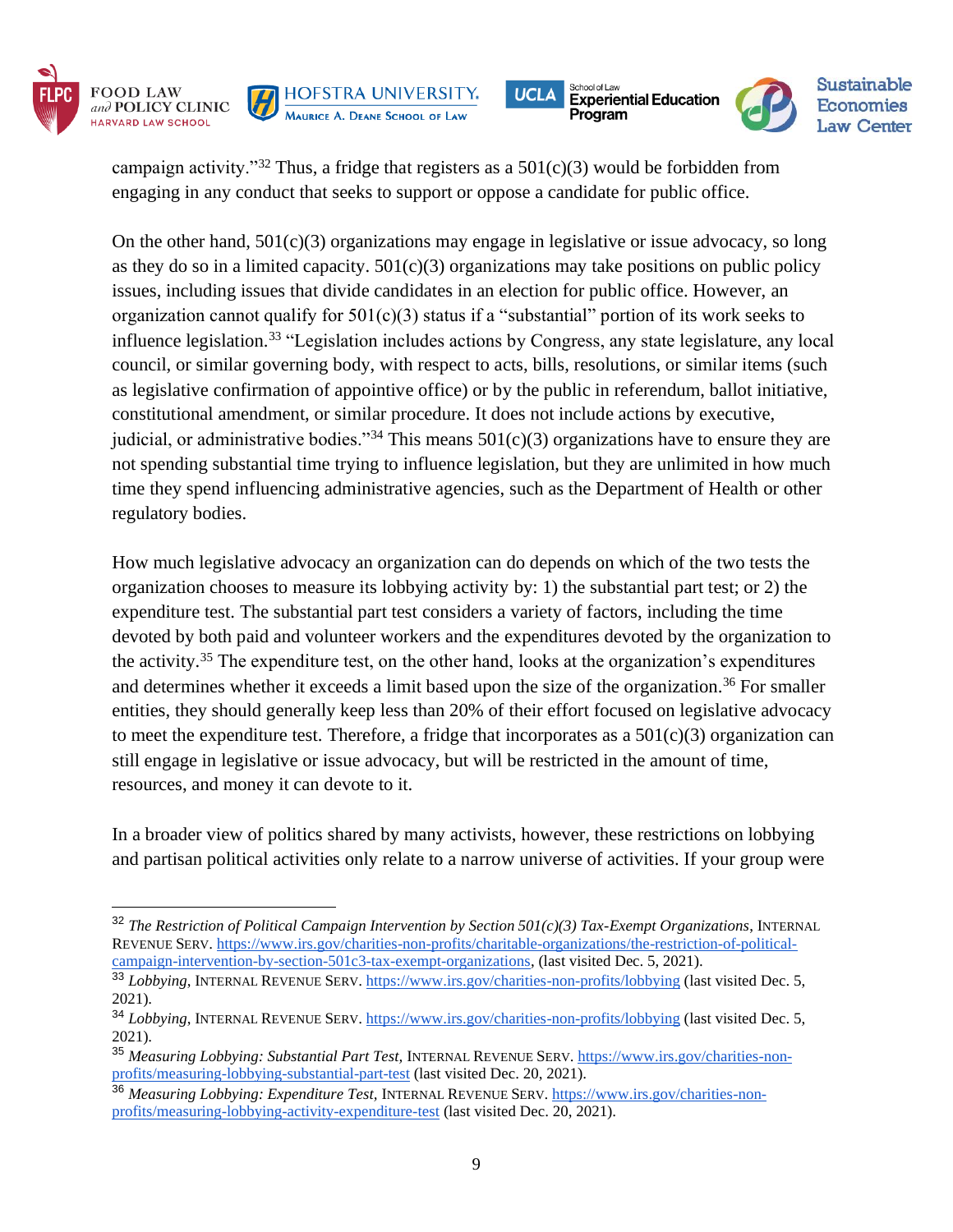







to issue a statement of support for the Movement for Black Lives, write something about your concerns over food apartheid in your community, or attend a demonstration in favor of police defunding, these activities would in most cases not count as lobbying or political activity--unless they were done to promote pending legislation or done in a context where they actively support or oppose a political candidate's campaign.

In summary, a  $501(c)(3)$  organization cannot conduct advocacy for or against a political candidate and it can conduct legislative advocacy as long as it is not a "substantial" amount of the organization's time and resources. A  $501(c)(3)$  organization is allowed and has no limits on its time spent engaging in forms of activism that fall outside of the IRS's definitions of lobbying and political activities, and it has no limits on its time spent engaging in advocacy over matters before agencies or administrative bodies.

# **6. What should fridges consider when determining whether to incorporate as a nonprofit and/or register as a 501(c)(3) nonprofit?**

There are many reasons why community fridge and mutual aid organizers may be skeptical of incorporating as a nonprofit and/or registering as a  $501(c)(3)$ : it may seem too formal, too expensive, or too much of a long-term commitment, or you may have political concerns about what is sometimes called the "non-profit industrial complex" and how formalizing as a nonprofit can tend to push groups in the direction of becoming less political or overly reliant on money from foundations or the government.<sup>37</sup> These are important considerations and deserve your attention, but they should be measured against the potential benefits of incorporation and obtaining tax exemption.

First, it is important to note the difference between incorporating as a nonprofit corporation and registering as a 501(c)(3) tax-exempt organization. When an organization incorporates, they do so within a *state*. Incorporation provides certain benefits related to liability protections for individuals affiliated with the fridge, as described above. On the other hand, when an organization registers as a 501(c)(3), they do so with the Internal Revenue Service, which is part of the *federal* government. 501(c)(3) registration provides certain tax benefits. So, if your fridge is incorporated as a nonprofit, but is not registered as a  $501(c)(3)$ , it may benefit from liability protections of individuals affiliated with the fridge, but will not necessarily be exempt from

<sup>&</sup>lt;sup>37</sup> For more on the non-profit industrial complex, see generally Dean Spade, Mutual Aid: Building Solidarity During This Crisis (and the Next) (2020); The Revolution Will Not Be Funded: Beyond the Non-Profit Industrial Complex (Incite! ed., 2007).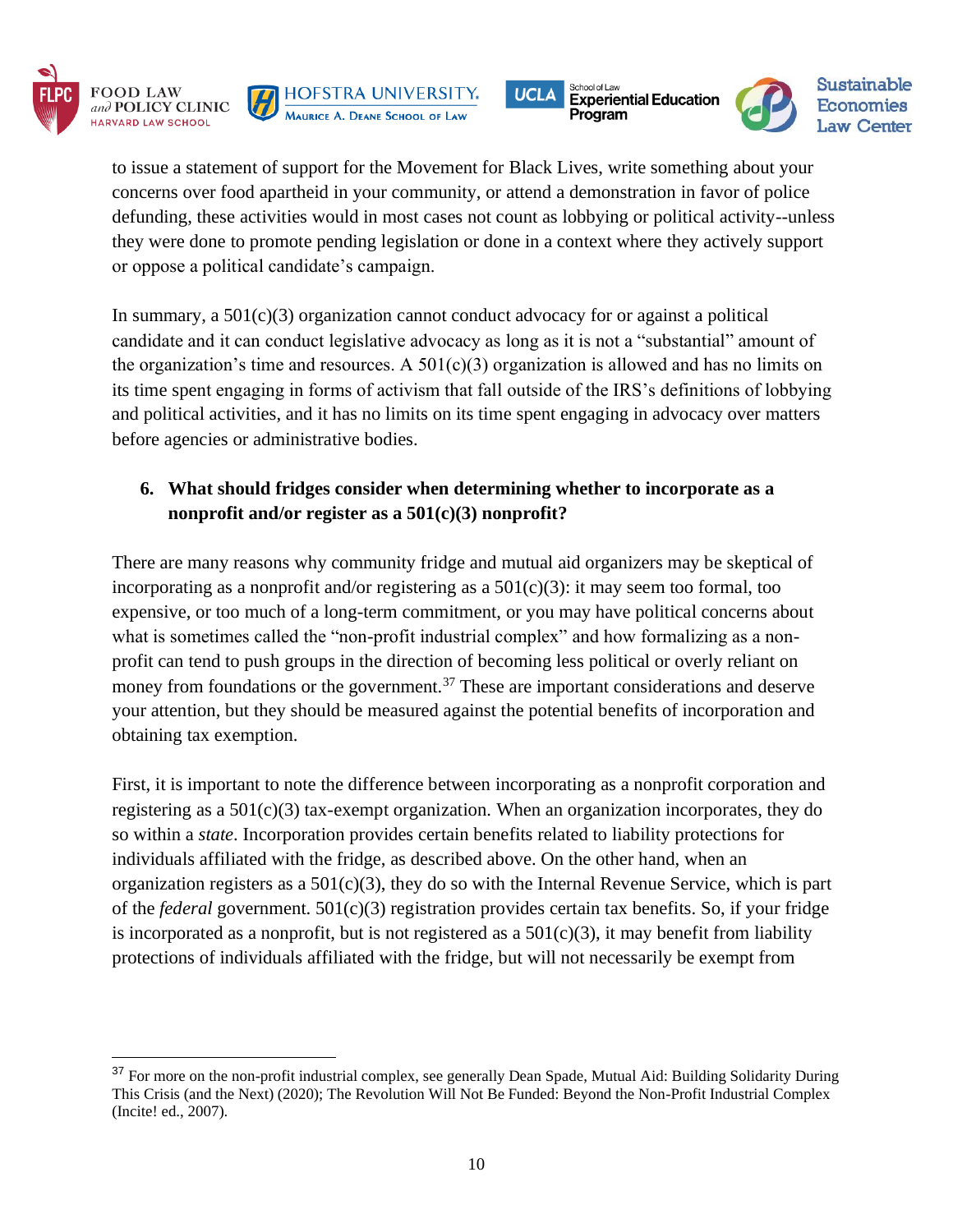







federal corporate income taxes (unless you fit the exception for groups that comply with the rules for  $501(c)(3)$  organizations and you receive no more than \$5,000 in gross annual income).<sup>38</sup>

In general, the more money your fridge is handling and the more complex your operations are, the more benefits your fridge may see from incorporation and/or registration as a  $501(c)(3)$  or fiscal sponsorship by a  $501(c)(3)$ .<sup>39</sup> Please see the next question for a more detailed conversation on fiscal sponsorship.

*Potential Benefits Associated with Incorporation and/or Registration as a 501(c)(3) Organization*

● Nonprofit incorporation provides more protection from personal liability for members and volunteers

As discussed above, incorporating as a nonprofit corporation will provide a community fridge's organizers and volunteers with protection from personal liability in the event that a claim is brought against the fridge. As a nonprofit organization, your fridge will exist as an entity separate from you, the other organizers, or your volunteers. With very rare exceptions, this means that the fridge as an entity, not the individual people who run the fridge, would be responsible for any court-imposed judgments, taxes, or fines. Without this protection, individuals who work on the fridge may be held personally liable to pay for any injuries.

Furthermore, if your fridge is incorporated as a nonprofit, it can get additional protection by purchasing insurance.<sup>40</sup> If your fridge is sued for something that your insurance policy covers, your carrier should defend or pay a qualified lawyer to defend you in court, as well as pay for any damages that might be awarded at trial or in a settlement.

● Nonprofit incorporation can remove barriers to opening a bank account

Some banks and credit unions do not allow unincorporated associations to open up bank accounts, or they implement administrative barriers that make it very difficult to do so.<sup>41</sup>

<sup>38</sup> *See Mutual Aid Legal Toolkit*, SUSTAINABLE LAW ECONOMIES CENTER,

[https://www.theselc.org/mutual\\_aid\\_toolkit#h\\_6118206432711598469694450](https://www.theselc.org/mutual_aid_toolkit#h_6118206432711598469694450) (last visited Oct 8, 2021). <sup>39</sup> *See Mutual Aid Legal Toolkit*, SUSTAINABLE LAW ECONOMIES CENTER,

[https://www.theselc.org/mutual\\_aid\\_toolkit#h\\_6118206432711598469694450](https://www.theselc.org/mutual_aid_toolkit#h_6118206432711598469694450) (last visited Oct 8, 2021).

<sup>40</sup> Michael Haber, *Legal Issues in Mutual Aid Operations: A Preliminary Guide* 20 (Hofstra Univ. Legal Studies Research Paper Series, Paper No. 2020-06, 2020), [https://papers.ssrn.com/sol3/papers.cfm?abstract\\_id=3622736.](https://papers.ssrn.com/sol3/papers.cfm?abstract_id=3622736)

<sup>41</sup> Michael Haber, *Legal Issues in Mutual Aid Operations: A Preliminary Guide* 22 (Hofstra Univ. Legal Studies Research Paper Series, Paper No. 2020-06, 2020), [https://papers.ssrn.com/sol3/papers.cfm?abstract\\_id=3622736.](https://papers.ssrn.com/sol3/papers.cfm?abstract_id=3622736)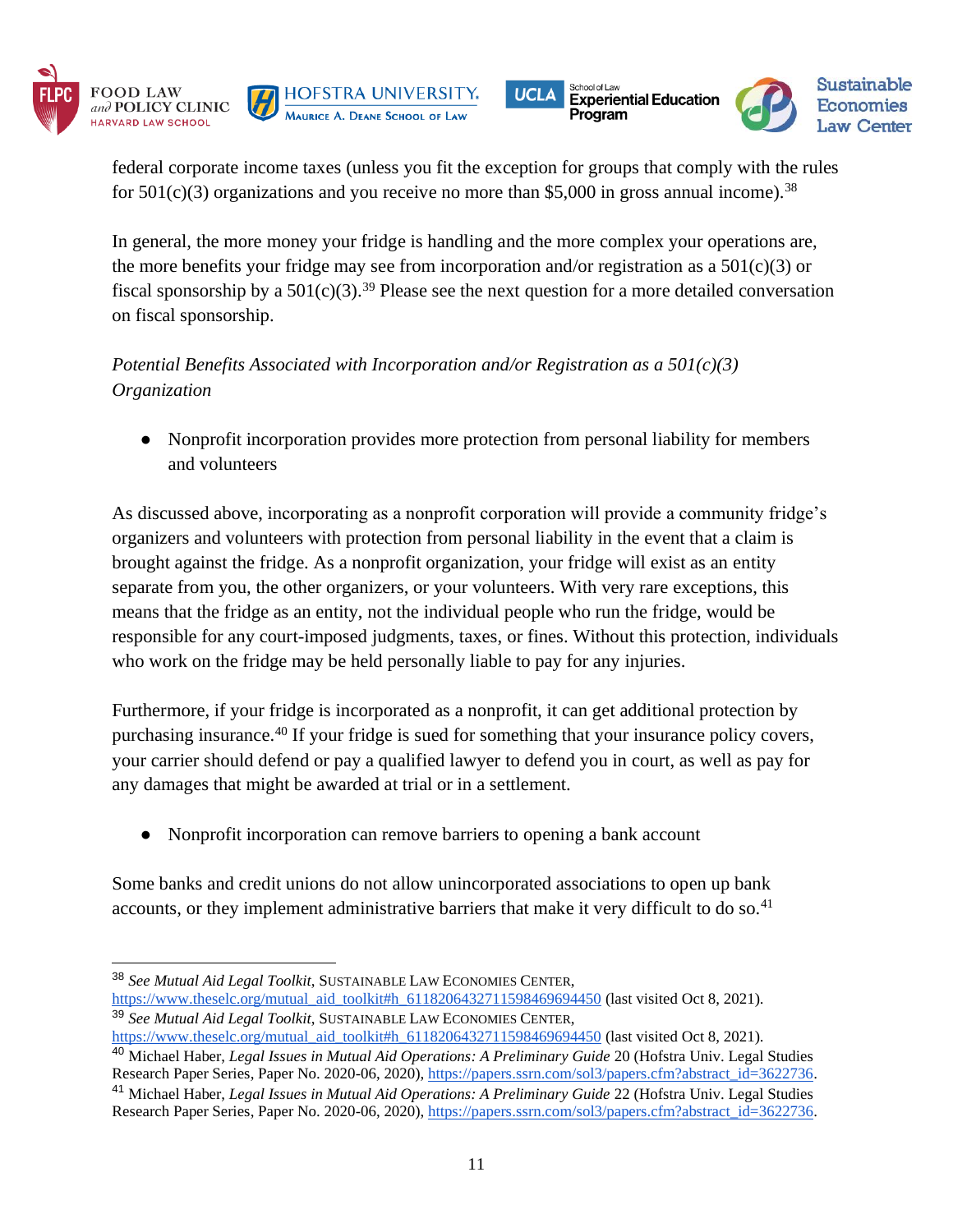







Incorporating as a nonprofit will make your fridge eligible to open up an account at almost any bank or credit union.

 $\bullet$  501(c)(3) registration may encourage prospective donors to contribute to your fridge because their donations will be tax deductible

Donations to fridges that are not registered as a  $501(c)(3)$  or that are not fiscally-sponsored by a  $501(c)(3)$  nonprofit are not tax deductible; having  $501(c)(3)$  tax exemption either directly or through a fiscal sponsor may be helpful in garnering more donations by creating an incentive for individuals and companies who would like to be able to partially deduct their monetary contributions from their taxes, or receive the enhanced tax deduction for their food donations. If most of your donors are individuals (rather than businesses or charities), this tax benefit may sound more appealing than it actually is: in order for your donors to actually deduct donations from their taxes when they file, they must itemize their deductions, which has become uncommon for lower-income and middle-class families.<sup>42</sup>

● For organizations that ordinarily receive more than \$5,000 in gross annual income,  $501(c)(3)$  registration allows you to apply for federal tax-exempt status

Tax-exempt status through  $501(c)(3)$  registration makes an organization eligible for exemption from paying federal corporate income tax.

*Potential Costs Associated with Incorporation and/or Registration as a 501(c)(3) Organization*

● Administrative and financial costs

The costs associated with incorporating as a nonprofit vary from state to state.<sup>43</sup> Corporate formation typically costs between \$75 and \$200. Once incorporated, there are ongoing requirements with which a nonprofit organization must comply.

No matter which state you incorporate in, if you want to apply for  $501(c)(3)$  status, you would do that by applying to the IRS, the federal tax authority. Applying for tax-exempt status from the IRS requires completing an application that is either 3 pages long or 28 pages long, as well as

<sup>42</sup> *See* Tax Policy Center, *How Did the TCJA Affect Incentives for Charitable Giving?*,

<https://www.taxpolicycenter.org/briefing-book/how-did-tcja-affect-incentives-charitable-giving> (last visited Dec. 27, 2021).

<sup>43</sup> Michael Haber, *Legal Issues in Mutual Aid Operations: A Preliminary Guide* 8 (Hofstra Univ. Legal Studies Research Paper Series, Paper No. 2020-06, 2020), [https://papers.ssrn.com/sol3/papers.cfm?abstract\\_id=3622736.](https://papers.ssrn.com/sol3/papers.cfm?abstract_id=3622736)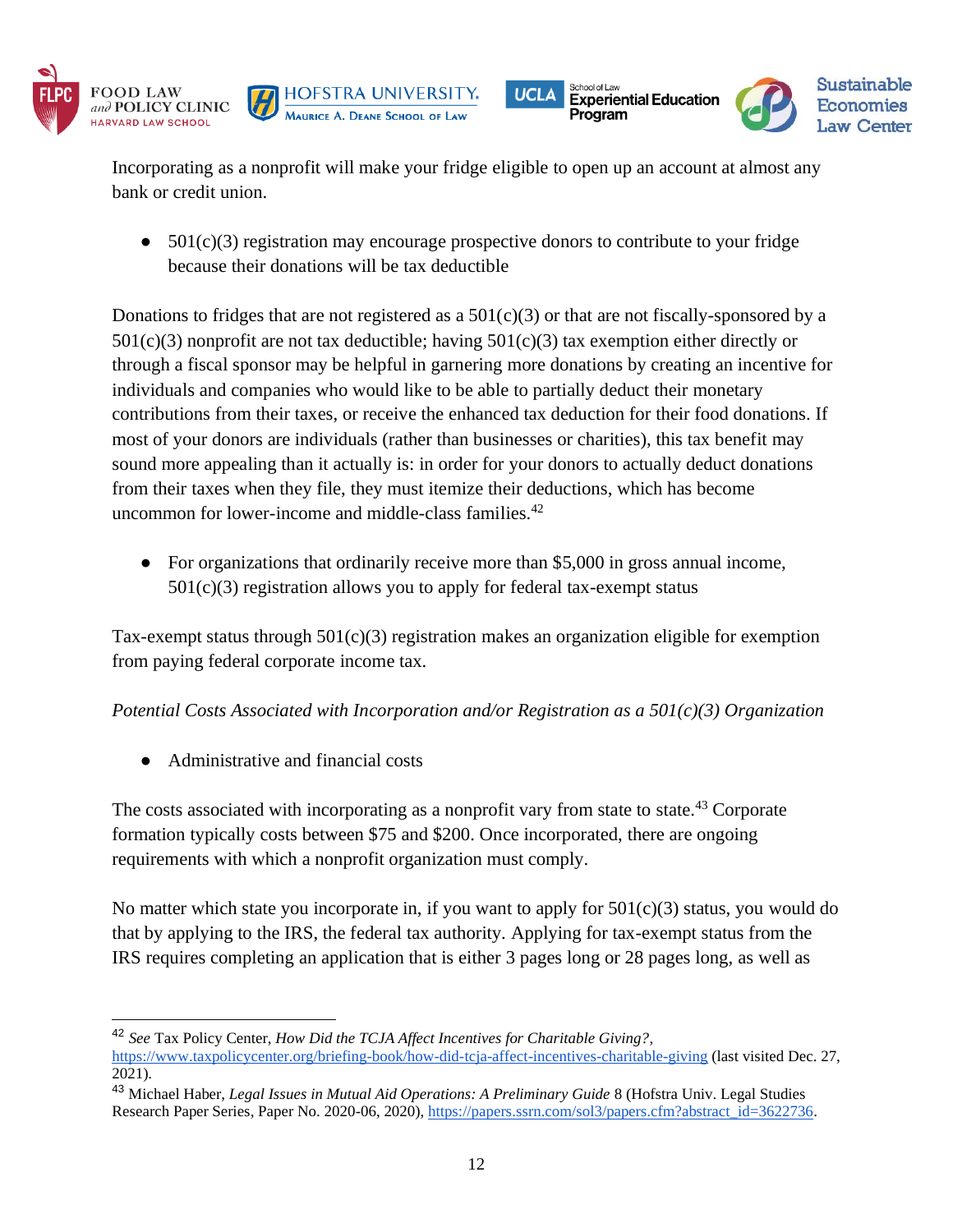







paying corresponding filing fees of either \$275 or \$600.<sup>44</sup> There is a test available in the IRS [instructions for the Form 1023-EZ](https://www.irs.gov/pub/irs-pdf/i1023ez.pdf) to determine whether an organization qualifies for the shorter and cheaper Form 1023-EZ or the longer and more expensive Form 1023.<sup>45</sup> For many organizations, the key factor is whether your group has annual gross receipts of \$50,000 or more- -either in the past three years, or if you project having that much annual revenue in any of the next three years. Based on that factor alone, most community fridges will only need to complete the 3 page 1023-EZ application that costs \$275.

 $501(c)(3)$  organizations also must comply with ongoing requirements. These include both substantive limitations on things like your group's ability to engage in lobbying and political campaigns, as described above, and compliance with formalities like filing an annual Form 990 information return with the IRS.<sup>46</sup>

• Organizational and structural requirements

Once incorporated as a nonprofit, an organization must comply with its state law's requirements in order to receive the protections associated with incorporation. For instance, nonprofit corporations generally must have a Board of Directors that holds regular meetings and keeps detailed records and, in some states, must also adopt corporate by-laws.<sup>47</sup> However, the nonprofit structure provides for significant flexibility in how organizations choose to comply with these requirements.<sup>48</sup> For a more complete discussion of what this might look like, please visit *[Legal](https://deliverypdf.ssrn.com/delivery.php?ID=853127084071024091001025030103068077046084047001025025024007113112122003028097087126052032042044047025048106000097011119074100000058035046014105065024121080076033041018104021020088087031000065009127113104087110002018112114001102118114066100095117&EXT=pdf&INDEX=TRUE)  [Issues in Mutual Aid Operations: A Preliminary Guide](https://deliverypdf.ssrn.com/delivery.php?ID=853127084071024091001025030103068077046084047001025025024007113112122003028097087126052032042044047025048106000097011119074100000058035046014105065024121080076033041018104021020088087031000065009127113104087110002018112114001102118114066100095117&EXT=pdf&INDEX=TRUE)*.

● Prohibition on participating in political campaigns and restrictions on lobbying activity

As described above, a 501(c)(3) organization cannot conduct advocacy for or against a political candidate and it can conduct legislative advocacy as long as it is not a "substantial" amount of the organization's time and resources. A  $501(c)(3)$  organization has no limits on its time spent engaging in forms of activism that fall outside of the IRS's definitions of lobbying and political

<sup>44</sup> *See Mutual Aid Legal Toolkit*, SUSTAINABLE LAW ECONOMIES CENTER,

[https://www.theselc.org/mutual\\_aid\\_toolkit#h\\_6118206432711598469694450](https://www.theselc.org/mutual_aid_toolkit#h_6118206432711598469694450) (last visited Oct 8, 2021). <sup>45</sup> IRS, *Instructions for Form 1023-EZ* 13 (Rev. Jan. 2018)[, https://www.irs.gov/pub/irs-pdf/i1023ez.pdf.](https://www.irs.gov/pub/irs-pdf/i1023ez.pdf)

 $46$  Again, the IRS asks for more information from groups with greater revenue. Many  $501(c)(3)$  community fridges, with gross receipts less than \$50,000 per year, are eligible to file Form 990-N, which asks only a few very broad questions and can be filled out online. Medium-sized  $501(c)(3)$ s, with gross annual receipts between \$50,000 and \$250,000 generally file on Form 990-EZ, and larger  $501(c)(3)$ s with gross annual receipts over \$250,000 file on the lengthier and more detailed Form 990.

<sup>47</sup> *See Mutual Aid Legal Toolkit*, SUSTAINABLE LAW ECONOMIES CENTER, [https://www.theselc.org/mutual\\_aid\\_toolkit#h\\_6118206432711598469694450](https://www.theselc.org/mutual_aid_toolkit#h_6118206432711598469694450) (last visited Oct 8, 2021). 48 Michael Haber, *Legal Issues in Mutual Aid Operations: A Preliminary Guide* 12 (Hofstra Univ. Legal Studies Research Paper Series, Paper No. 2020-06, 2020), [https://papers.ssrn.com/sol3/papers.cfm?abstract\\_id=3622736.](https://papers.ssrn.com/sol3/papers.cfm?abstract_id=3622736)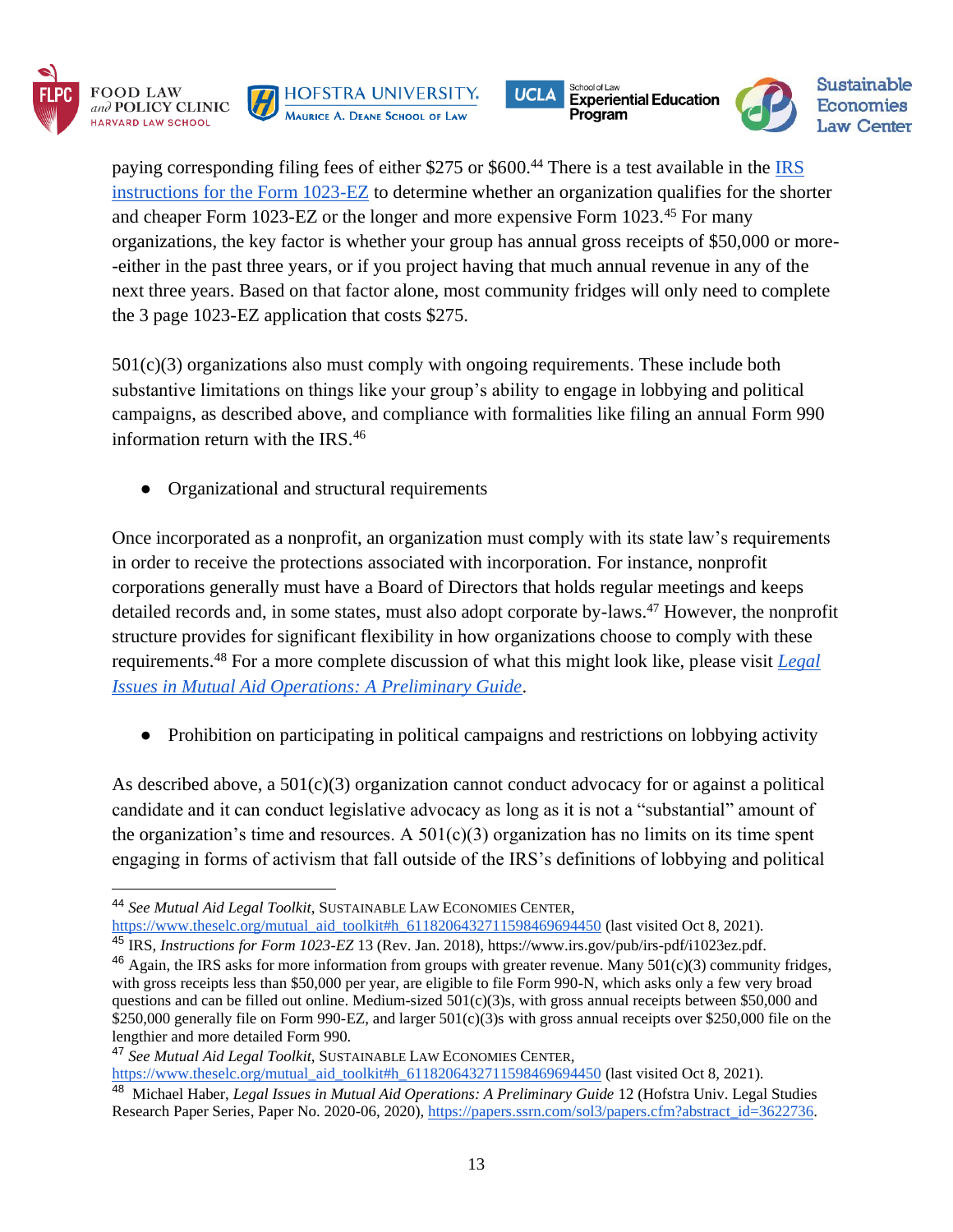







activities, and it has no limits on its time spent engaging in advocacy over matters before agencies or administrative bodies.

## **7. What is fiscal sponsorship? What are the pros and cons of fiscal sponsorship?**

Generally speaking, fiscal sponsorship is a contractual relationship whereby an established 501(c)(3) tax-exempt nonprofit corporation assists an individual, group, or non-exempt nonprofit in receiving donations, grants or other money, typically for a fee. The established  $501(c)(3)$ organization essentially houses the unincorporated or junior nonprofit under its  $501(c)(3)$  status. Fiscal sponsorship may be particularly appealing to community fridge/mutual aid groups that have limited capacity or are not interested in becoming incorporated nonprofits themselves, but who would like to manage their money through a centralized fund or take advantage of the benefits of tax-exemption.<sup>49</sup>

Fiscal sponsorship is a commonly-employed arrangement in the nonprofit sector, and there are multiple ways to structure a fiscal sponsorship. Two common approaches are outlined below. Under either arrangement, the sponsor organization must take account of its own compliance issues and charitable purposes, and it will need to ensure that the money that passes through its bank accounts is spent in accordance with those guidelines.

- Under a "Model A" fiscal sponsorship, the community fridge/mutual aid group becomes a project of the sponsor entity and the degree of control and terms of the relationship are set out in a contract.<sup>50</sup> The money raised for the community fridge project is put into and then paid out of the sponsor's bank account for the specific and previously-agreed upon purposes of the project. The sponsor will typically agree to managing tax, accounting, and legal compliance for the project.<sup>51</sup>
- Under a "Model C" fiscal sponsorship, the community fridge/mutual aid group remains independent from the sponsor.<sup>52</sup> The sponsor still receives funds for the group's work in its bank account, but unlike a "Model A" sponsorship, it then provides the money directly to the community fridge/mutual aid group. In turn, the sponsor may require

<sup>49</sup> Michael Haber, *Legal Issues in Mutual Aid Operations: A Preliminary Guide* 28 (Hofstra Univ. Legal Studies Research Paper Series, Paper No. 2020-06, 2020), [https://papers.ssrn.com/sol3/papers.cfm?abstract\\_id=3622736.](https://papers.ssrn.com/sol3/papers.cfm?abstract_id=3622736) <sup>50</sup> Michael Haber, *Legal Issues in Mutual Aid Operations: A Preliminary Guide* 28 (Hofstra Univ. Legal Studies Research Paper Series, Paper No. 2020-06, 2020), [https://papers.ssrn.com/sol3/papers.cfm?abstract\\_id=3622736.](https://papers.ssrn.com/sol3/papers.cfm?abstract_id=3622736) <sup>51</sup> Michael Haber, *Legal Issues in Mutual Aid Operations: A Preliminary Guide* 28 (Hofstra Univ. Legal Studies Research Paper Series, Paper No. 2020-06, 2020), [https://papers.ssrn.com/sol3/papers.cfm?abstract\\_id=3622736.](https://papers.ssrn.com/sol3/papers.cfm?abstract_id=3622736) <sup>52</sup> Michael Haber, *Legal Issues in Mutual Aid Operations: A Preliminary Guide* 28 (Hofstra Univ. Legal Studies Research Paper Series, Paper No. 2020-06, 2020), [https://papers.ssrn.com/sol3/papers.cfm?abstract\\_id=3622736.](https://papers.ssrn.com/sol3/papers.cfm?abstract_id=3622736)